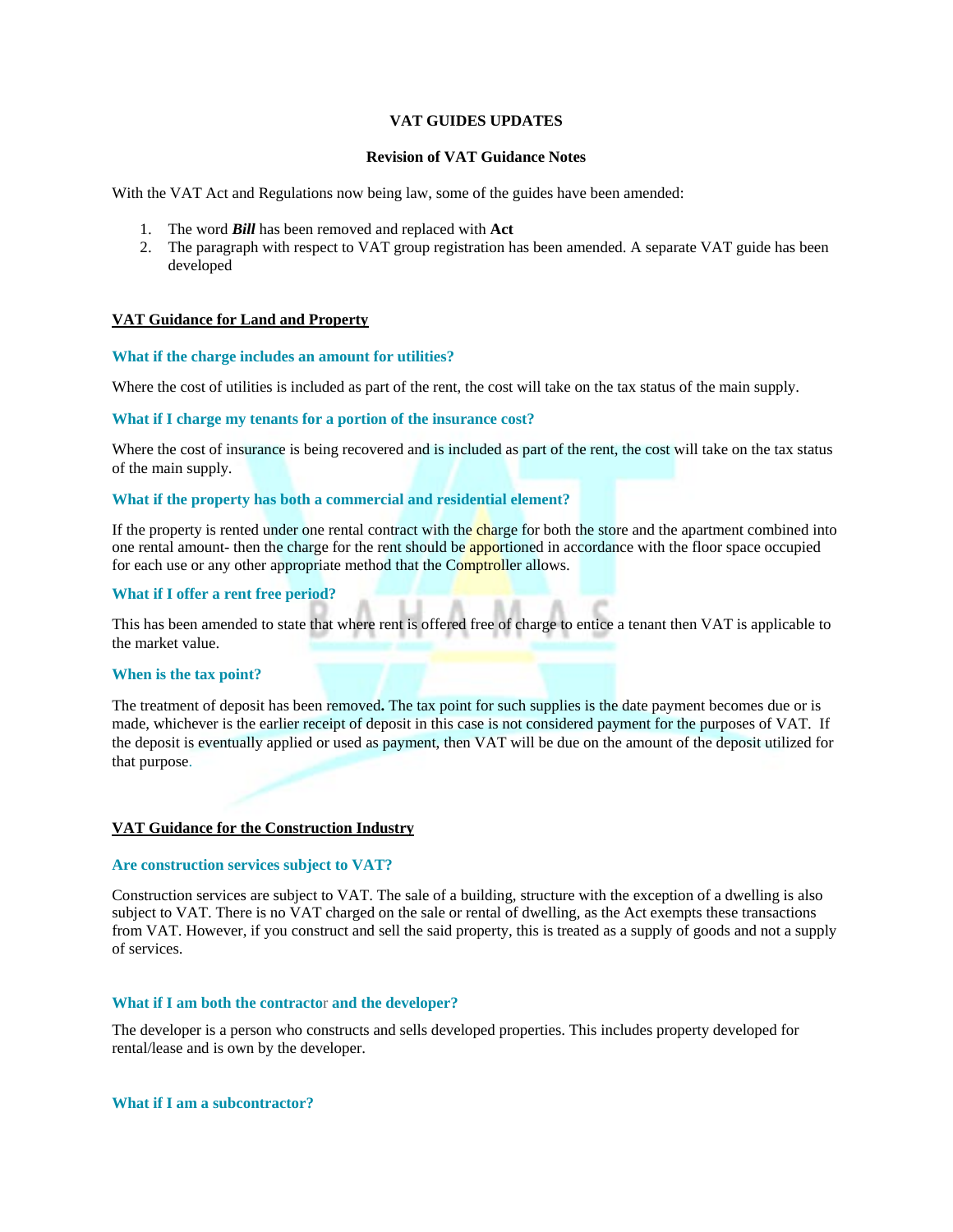A subcontractor is a contractor who has been hired by the primary contractor to provide construction services on his behalf. Any construction service you provide to the primary contractor is subject to VAT.

Subcontractors are sometimes engaged to carry out the following construction services:

- the installation in any building or structure of systems of heating, lighting, ventilation, power supply, drainage, sanitation, water supply, fire protection, air conditioning, elevators or escalators;
- the internal cleaning of buildings and structures so far as carried out in the course of their construction, alteration, extension, repair or restoration;
- painting the internal or external surface of any building or structure
- operations which form an integral part of, or are preparatory to, or are for rendering complete, such construction operations, including site clearance, earth moving, excavation, tunneling or boring laying of foundations, erections of scaffolding, site restoration, landscaping and the provision of roadways and other access works;

Please note all the above services are subject to VAT whether they are provided by a contractor or subcontractor.

## **Architects, surveyors, consultants and supervisors**

The supply of architectural, surveying, consultancy and supervisory services is a taxable supply subject to VAT at the standard rate.

 $1.7.1$ 

st 1

 $\mathcal{C} \rightarrow \mathcal{C}$ 

### **Goods on hire**

Sometimes contractors ask individuals to supply certain goods on hire**.**

 $-7 - 76$ 

The provision of these hired goods are subject to VAT at the standard rate. Examples include the hire of:

- plant and machinery
- scaffolding, formwork
- security fencing,
- mobile offices;
- portable toilets and washrooms

# **VAT Guidance on Transitional Arrangements**

### **Pricing**

A registrant offering goods for retail sale must show the price on the goods inclusive of VAT and, where VAT is charged on such goods, show the amount of VAT charged in a VAT sales receipt or VAT invoice issued to the purchaser. Where a registrant retailer is unable to comply with the pricing requirements, the retailer will not be penalized during the first two months, if he does any of the following:

- a) displays visible signage that VAT will be added as an additional amount to the quoted or affixed price of the specified goods;
- b) displays a sticker or sign of the VAT inclusive price immediately adjacent to the goods offered for sale; or
- c) provides leaflets or other printed materials which give a listing of VAT inclusive prices.

# **VAT Invoice/Sales Receipt**

With respect to registrants who provides domestic financial services, and who are unable to meet the requirements relating to VAT invoice and VAT sales receipt, they will be given additional time to meet such requirement. However, in the meantime, they should make available to their customers, a list indicating their fees which should be tax inclusive.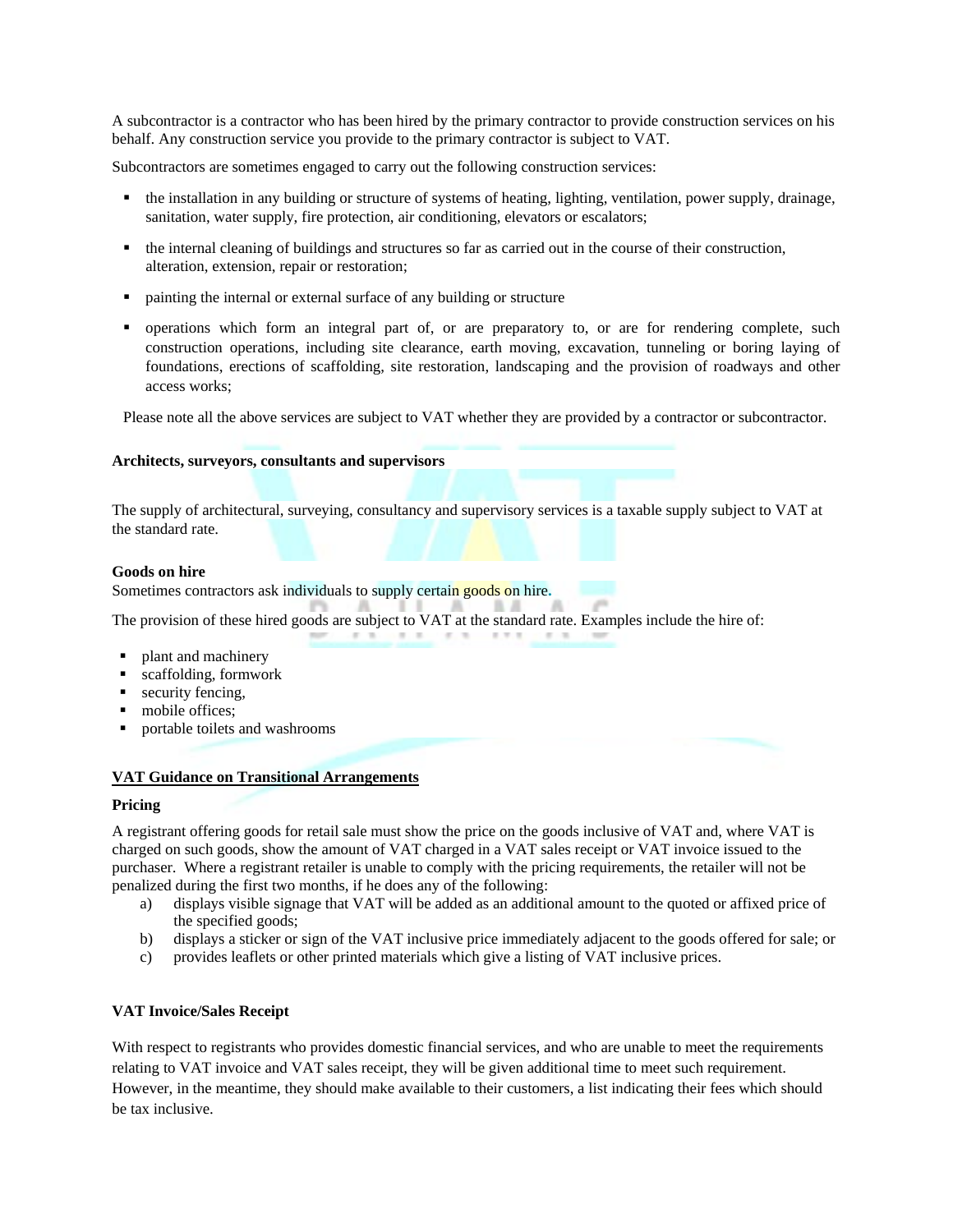## **Input tax credit for Insurance Companies**

Registrants who will supply insurance services that will become taxable July 1, 2015, may be allowed to claim input tax credit paid, in respect of those services. The rules will be set out in a VAT Rule.

# **VAT Guidance on Holiday accommodations**

For supplies of holiday accommodation that commence before January 1, 2015 and ends after January 1, 2015 VAT is only applied on the portion of the accommodation beginning January 1, 2015, for example, a guest who checks in on December 24, 2014 and checks out on January 15, 2015 will be charged VAT for 14 days only i.e. January 1 to 14, 2015.

In respect of the treatment of pre-booked groups and businesses, made before September 1, 2014, where hotel packages have already been paid for or secured by deposit prior to January 1, 2015, the supply will be deemed to have already been made. These will be exempt from VAT. As such, these will remain liable to hotel room tax at the 10 percent rate enforced at the time of payment. Services not included in the pre-booked package, will be subject to VAT at the standard rate. On a reporting basis, hotels are required to identify these as exempt supplies. A listing of these exempt sales should be reported to the VAT Comptroller prior to October 1, 2014 with monthly updates of cancellations or adjustments against the pre-bookings.

Any contract executed after August 31, 2014 will be presumed to have made provision for VAT for accommodations commencing on or after January 1, 2015.

Any reservations not secured by August 31, 2014, for services delivered on or after January 1, 2015 will be considered under the general transitional provisions for VAT.

As part of the transitional provisions providers of accommodations are now also allowed to begin charging VAT in place of the room tax on packages being booked for 2015.

MAS

### **Taxable value of your accommodations supply**

The general rule is that tax should be applied to the total amount you have charged your guests for any taxable goods or services you have supplied or will supply. This includes an amount charged for compulsory service charge. However, VAT will not be charged on any gratuity collected from guests on behalf of your staff.

Tax is to be applied to all other incidental charges such as energy charge, levy, laundry and telephone. The provision of meals, snacks and drinks are also subject to VAT.

The supply of free meals to staff will not be treated as a taxable supply, therefore no tax is chargeable. Also, where a staff member is required to stay on property in connection with his/her duty and a room is provided, no tax is chargeable. Complimentary rooms are subject to tax at the going rate, but are not subject to VAT when these are contributions to recognized charities. The following example demonstrates how to calculate the value on which VAT is charged for hotel or holiday accommodation:-

| <b>Charges</b> |        |
|----------------|--------|
| Accommodation  | 200.00 |
| Levy $(10\%)$  | 20.00  |
| Energy         | 12.00  |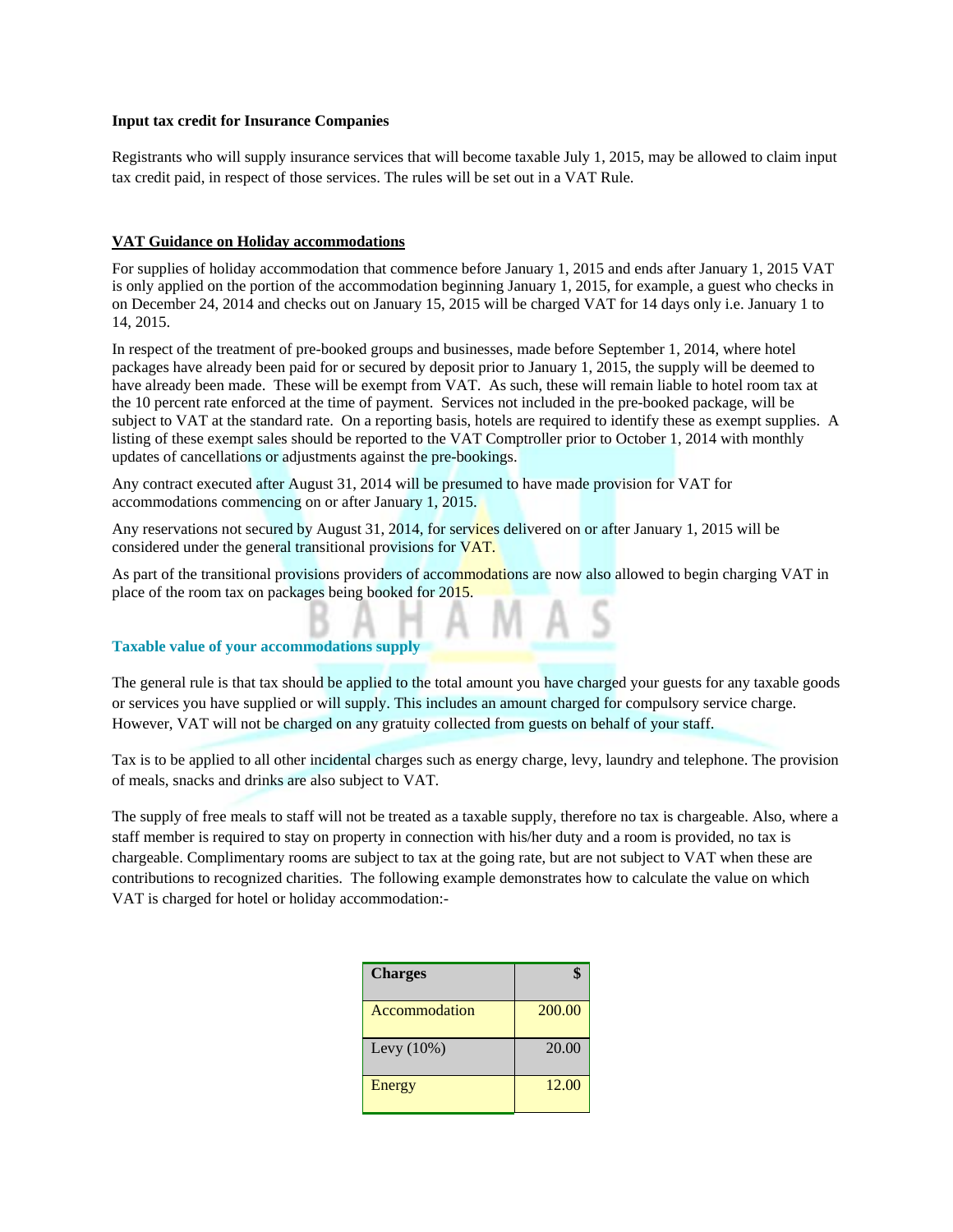| Service charge (10%) | 20.00  |
|----------------------|--------|
| <b>Sub-total</b>     | 252.00 |
| VAT @ 7.5%           | 18.90  |
| <b>Total charges</b> | 270.90 |
| Gratuity (5%)        | 10.00  |
| <b>Total invoice</b> | 280.90 |

For the purpose of the above, VAT is applied on all charges except the gratuity (which is a percentage of accommodation only) paid to the staff.

# **VAT Guidance on the Hawksbill Creek Agreement**

VAT on importation is applicable to consumable stores unless the items are exempt from VAT or importation by a licensee with permission to operate an open-bonded warehouse.

With reference to the payment of VAT the clarification for retailers who have an open-bonded warehouse agreement with Customs the same agreement will be extended to  $VAT$  and so VAT will be due on the item and payable at the same time the duty on the item is paid. In addition, provided the goods other than consumable stores are to be used in your business activity under the terms of your license, you can import them exempt of VAT.

Items sold to a Port licensee once they have been removed from a bonded warehouse or imported must have the Port licensee's Tax Identification Number (TIN) in addition to the other requirements listed in the guides on a purchase order as evidence that the sale of the goods is not subject to VAT. The same applies to the VAT treatment of goods manufactured or assembled.

If the goods were supplied by a person within The Bahamas, are new and unused and were originally imported then the Port licensee can claim a refund of the VAT that was paid at the time of importation.

The amended guide now indicates that Port licensees who are VAT registrants can claim input credits as opposed to refunds, when either VAT was improperly charged to them by another licensee or if the recovery related to import VAT on goods purchased from elsewhere in the Bahamas.

The revisions also clarify that if a licensee provides goods or services to a Port licensee, the recipient must be treated the same as any other customer. The recipient must be charged VAT unless they provide a purchase order with the Port licensee's license number and TIN on it and a declaration that the goods will be used in the Port licensee's business.

# **VAT Guidance on Motor Vehicles**

A section is being added to address payments of compensation by insurers. If a vehicle is a write-off and the vehicle owner receives compensation from an insurer this is not a supply by owner to the insurer for VAT purposes even though the ownership of the written-off vehicle passes to the insurer. If vehicle repair services are provided in respect of an insurance claim the services will be subject to VAT. Although service provider (presumably the mechanic) may invoice and receive payment from the insurance provider the service would be considered supplied to the car owner.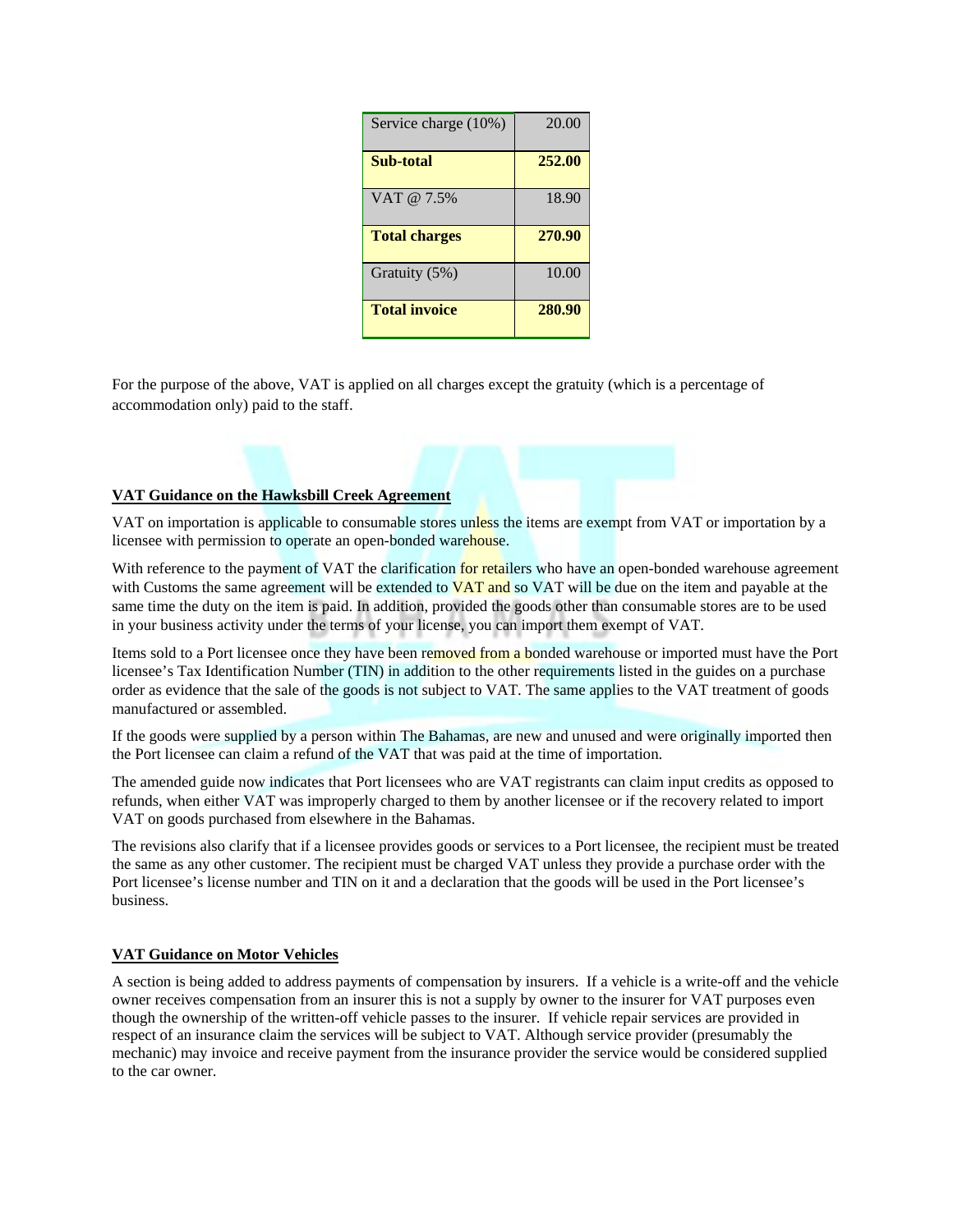#### **Sale of vehicles acquired by an insurance company**

The VAT treatment of the sale of a vehicle acquired by an insurance company (for example, a vehicle that has been written-off) for scrap, parts or repair will only be subject to VAT if it is a commercial vehicle and the insured party has reclaimed the VAT incurred at the time of purchase.

For trade-ins against new car purchases it is clarified that a non-VAT registrant customer must pay the VAT on the total value of the new car and cannot charge the car company VAT on the old car that they are trading in.

### **Guidance on Group Registration**

Where several entities have common ownership they can apply for group registration. If approval is granted by the Comptroller, only one entity will be required to file VAT returns. Transactions between these entities will not attract VAT.

Each business entity must be conducting or in the course of conducting a taxable activity and registered separately with individual TINs. The group must decide which business will be the representative member. The business that is the representative will be the member responsible for completing and rendering the single return on behalf of the group and this business TIN will be used for this purpose. However, each business will continue to use their individual TIN for external business transactions.

# **VAT Guidance for Education**

### **What about the provision of day-care and after-school care?**

In accordance with Part I section 9 of the Second Schedule of the VAT Act the provision of day-care and after-school care is exempt from VAT when provided by any institution or business. The exemption covers the charge for the daycare or after-school care, if you make a separate charge (for example for meals) you are making a separate supply of goods or services and must charge VAT as it is a separate supply. For example, Day Care X begins after school care at a cost of \$20/day from 4:00 pm - 6:00 pm., snacks not included. If the parent wants Day Care X to provide snacks an additional \$5/day is required. This additional charge will be subject to VAT once the Day Care is registered.

# **Definition of Professional and Personal Development Courses**

#### **What are professional or personal development courses?**

Professional development courses are courses conducted by institutions of higher education that are required to qualify in a particular profession. For example a chartered accountant may be required to complete several courses to be certified. Personal development courses are done to enhance skills in a particular field. It may not be mandatory to complete such a course but an individual may pursue such a course as it allows them to better perform in a particular role--for example, a computer literacy course or a course in events management.

# **VAT Guidance on Finance and Insurance Services**

### **How do you determine residency status?**

Non-residents are for the most part individuals who are who are not citizens of The Bahamas and who reside outside The Bahamas. Similarly firms and vehicles fall into the non-resident categories when they are physically located or domicile outside The Bahamas. That said, non-residency also applies in respect of access in many cases to international or "offshore" financial products for entities and individuals that reside in The Bahamas. This group includes banks and trust companies, mutual funds administrators and non-nationals who are holders of residency permits. Beneficial ownership and board composition is also not sufficient to determine whether a company is considered resident or not. Residency is also based on Exchange Control designation.

One test of whether an entity or individual is being treated as a non-resident is if they need official approval to conduct business in Bahamian dollars. A test of whether an entity or individual is resident is whether they require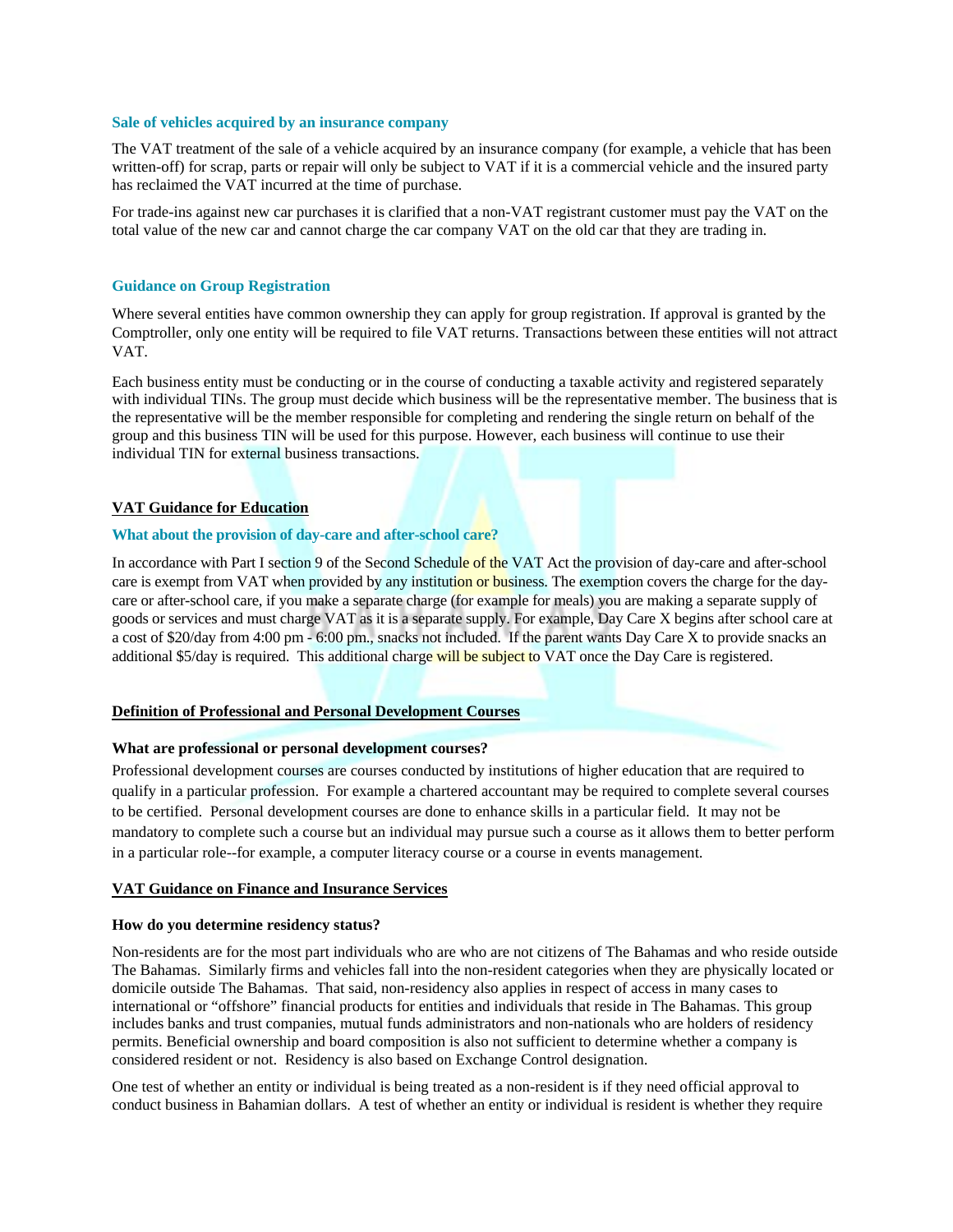authorization to access financial products in foreign currency. If a corporate entity is licensed or authorized to do business in The Bahamas i.e. earn Bahamian dollar revenue, this puts them in the category of resident.

In the case of IBCs these are all vehicles used to conduct business outside The Bahamas, even though the vehicles may be wholly owned by Bahamians. Where the IBC has a physical presence in The Bahamas, (offices and employees) it would be expected to register for VAT once it meets the registration criteria. This will allow the firm to file for input tax credits on zero-rated supplies.

As a rule, once financial services and products are being offered behind the Exchange Control firewall these are zero-rated.

### **Treatment of claims paid by Insurance Companies**

Where an insurance company pays a claim to an insured, who is VAT registered, for supplies that would have been taxable at the standard rate, the amount paid is deemed to be VAT inclusive, for example if a business' inventory was destroyed by fire and the business was compensated by the insurance company for the loss, the business is required to report output VAT on the amount received from the insurance.

In cases where an insurance company pays a claim to regular individual for an amount that would have been previously paid to a supplier (e.g. a registered doctor), the claim amount is deemed to include VAT and the amount is based on the contractual arrangement between the insurance company and the insured.

# **Apportionment of VAT**

The apportionment formula indicated in the legislation is not applicable to banks and other financial institutions whose core business activity is the provision of financial services. Such institutions however, can only claim input tax that can be directly allocable to their taxable activity.

Businesses whose core operation is dealing in taxable goods and services but conduct financial services ancillary to their core activity, can apply the de minimis rule , in the event that in a particular tax period 90% or more of their taxable supply is derived from rendering financial services.

Please note that the de minimis rule is a rule applicable to businesses involved in mixed activity (both taxable and exempt) and are not able to claim all input tax that it incurs. It therefore allows the business to determine the ratio of taxable supplies to total supplies and claim input tax based of the ratio. Input tax that can be directly allocable to taxable supplies can be claimed in full and input tax that can be directly allocable to exempt supplies only, cannot be claimed. It further allows the business to claim all input tax incurred if the ratio is 90% or above whereas no input tax can be claimed if the ratio is 10% or below.

### **Professional Services**

### **Licenses, subscription and membership fees paid by professionals**

Most professional associations or bodies collect an annual licence and subscription/membership fee from their membership. Once the clubs are not of a recreational nature the levies may not be 'vatable', in particular when they are regulated by statute.

### **Guidance on Medical and Healthcare Services**

### **What is the VAT treatment of medical products and drugs?**

The supply of a good incidental to the supply of a service is a supply of service. It therefore follows that the provision of medical products and drugs provided as part of medical treatment in a public health care facility to a